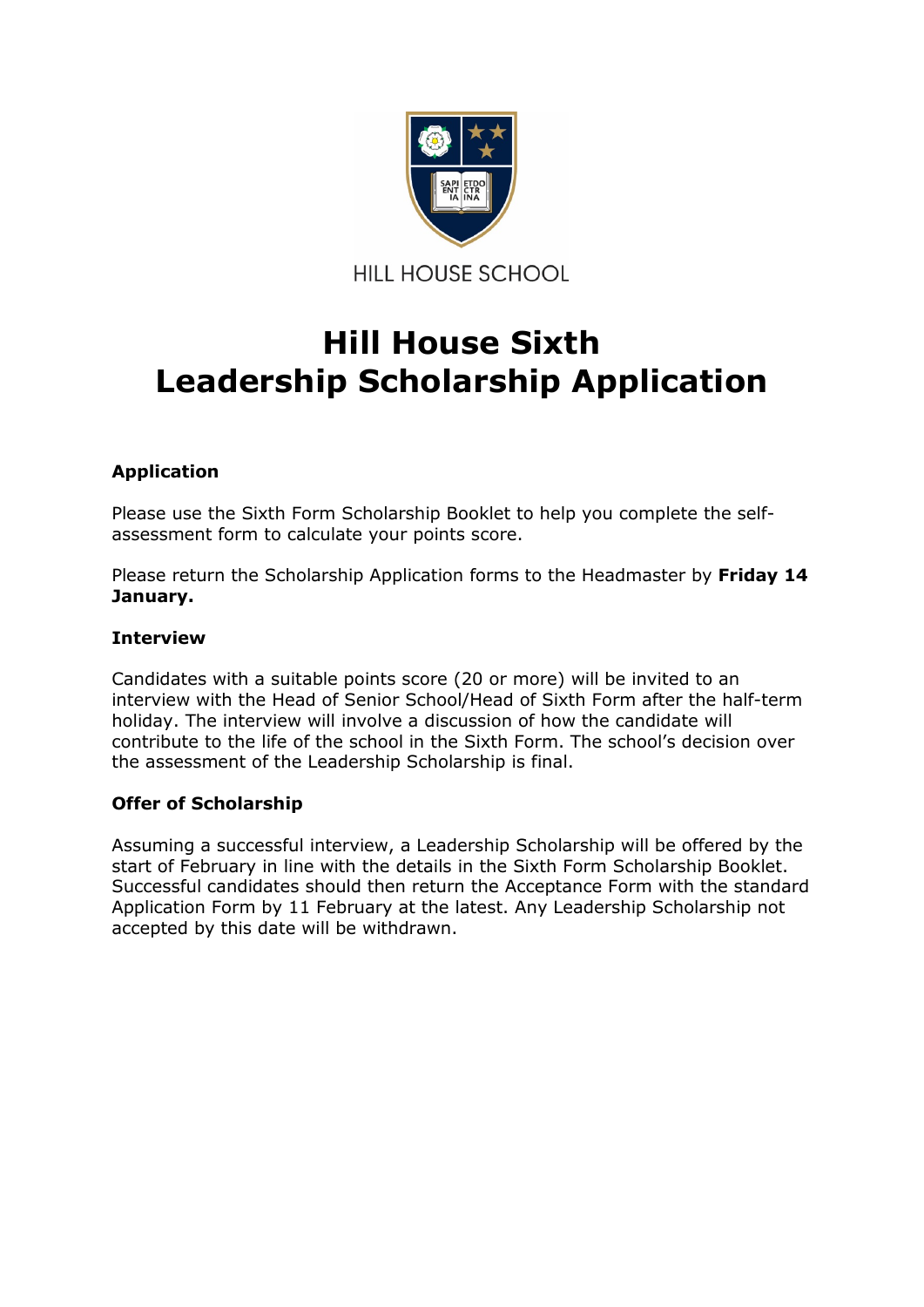

# **Hill House Sixth Leadership Scholarship Application**

### **Personal Details**

| <b>Name</b>             |  |
|-------------------------|--|
| <b>Date of Birth</b>    |  |
| <b>Address</b>          |  |
| <b>Telephone Number</b> |  |
| <b>Present School</b>   |  |

| <b>Leadership Self-</b>    |  |
|----------------------------|--|
| <b>Assessment</b>          |  |
| <b>Calculation (Please</b> |  |
| give details               |  |
| overleaf)                  |  |
|                            |  |

| <b>Signed (Candidate):</b> | Date: |
|----------------------------|-------|
| <b>Signed (Parent):</b>    | Date: |